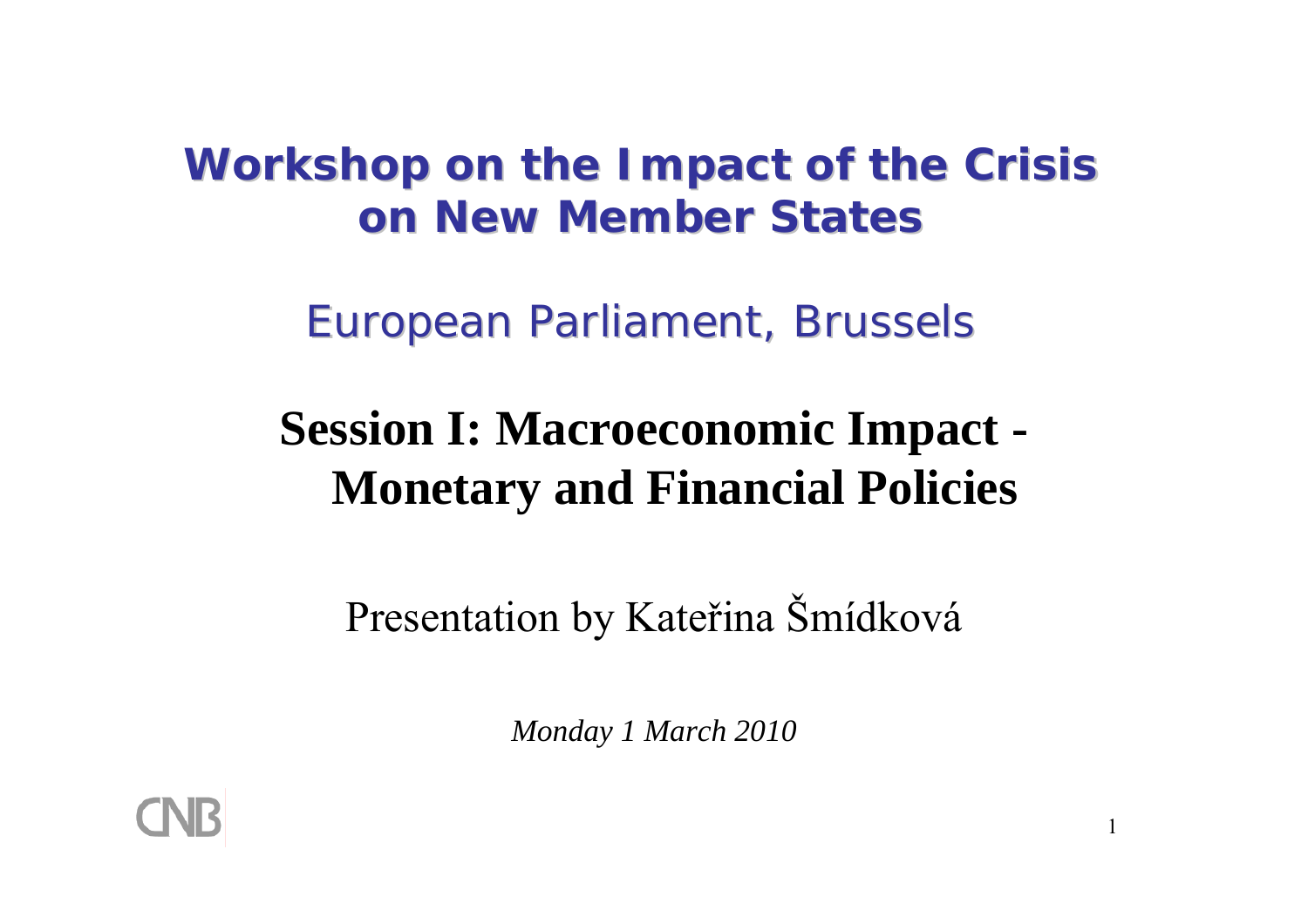#### *Impact of the crisis at first glance Impact of the crisis at first glance*



**Average GDP growth in 2009**

- **OMS : -4% (EA: -2%, nonEA: -3%)**
- **NMS : -8% (EA: -5%, nonEA: -9%)**

Source: Eurostat, own computations

#### **l** mpact worse for NMS and non-EA group?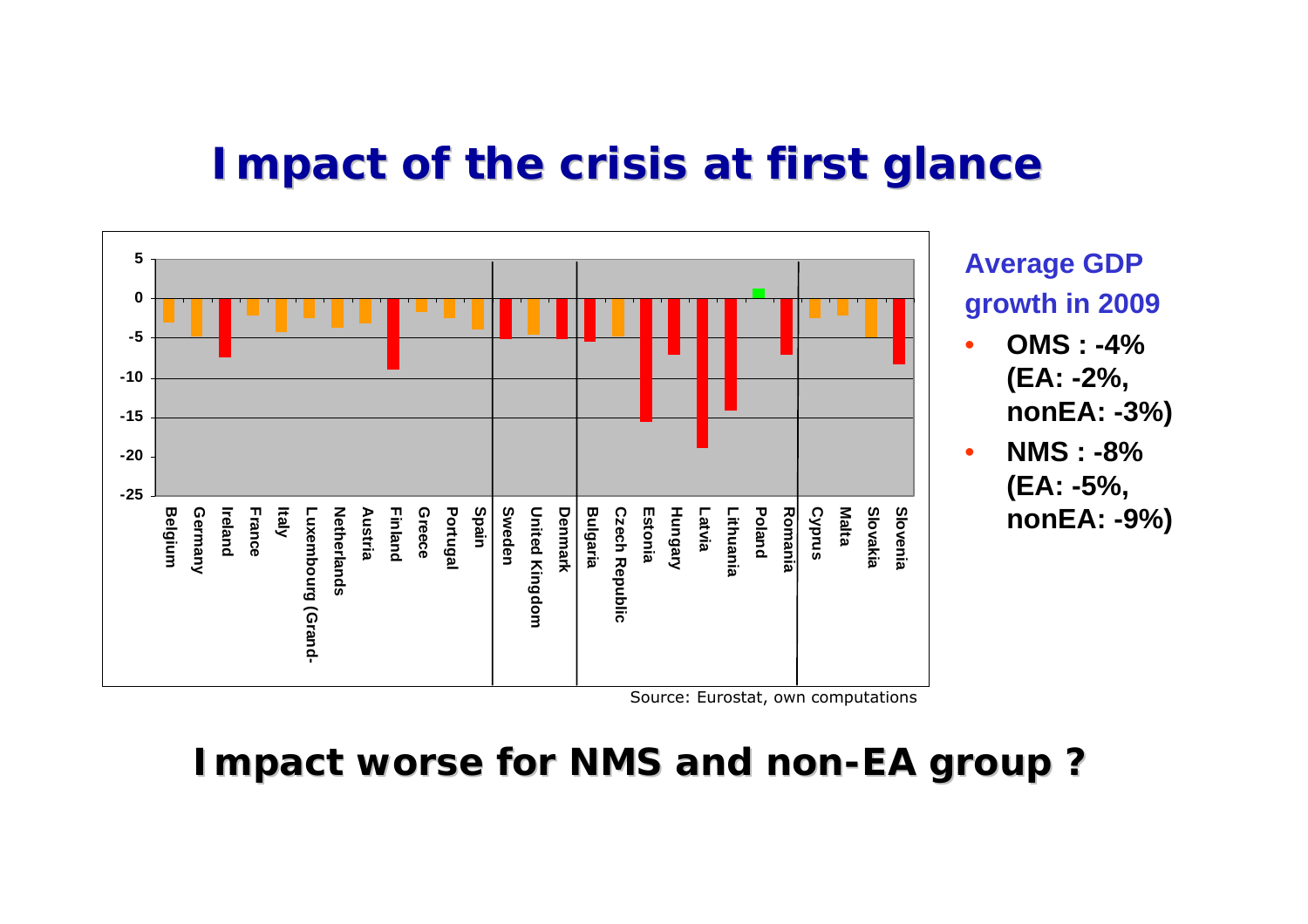#### *Impact of the crisis at second glance*



Source: Eurostat, own computations

### **There is no "the worst impacted impacted group "**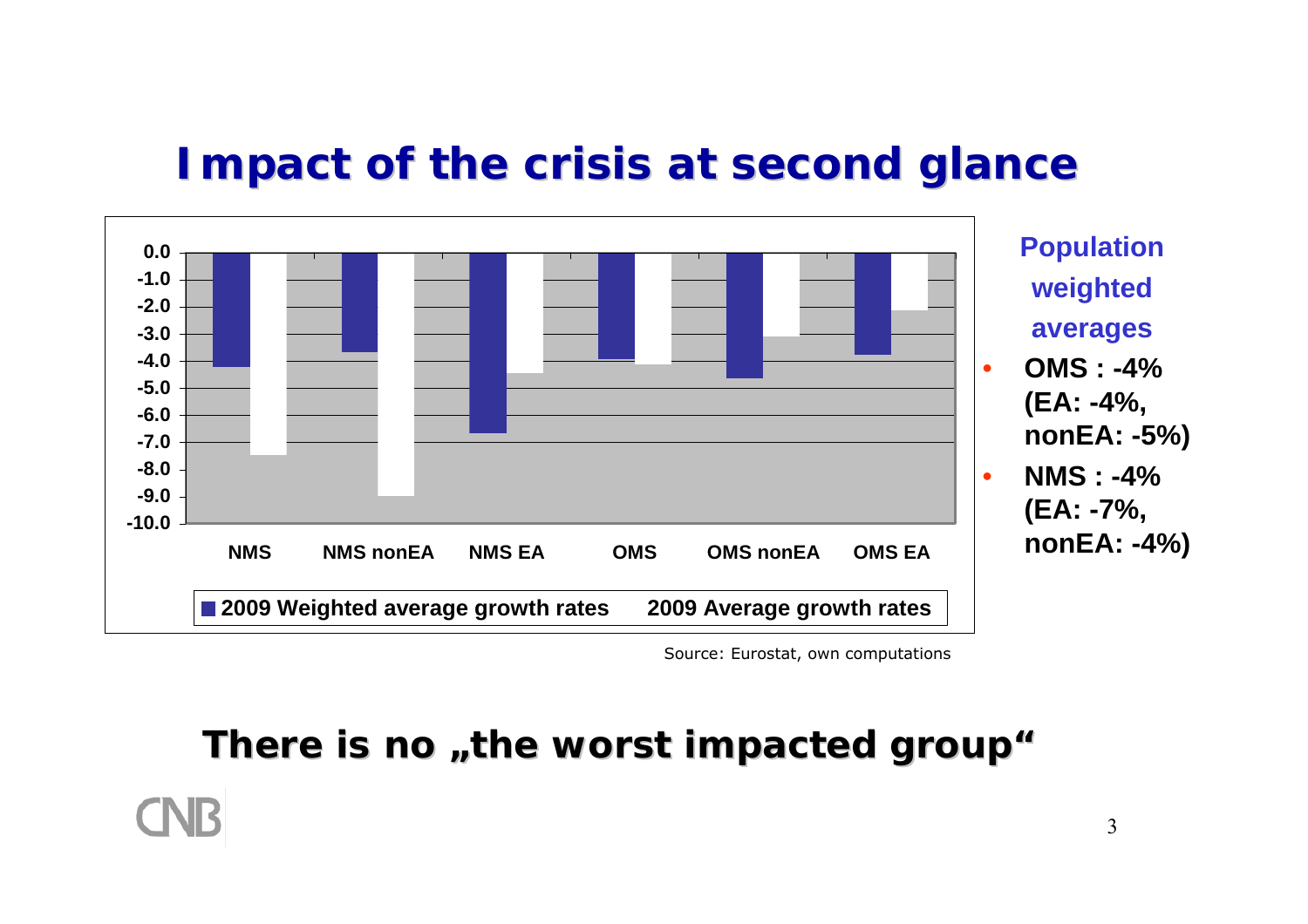# *Heterogeneity Heterogeneity inside "groups"*

- **Population hit by the crisis similarly in OMS and NMS**
- There is a heterogeneity inside these "groups"
- **The terminology of "groups" is already history**
- **It does not help with the analysis, moreover, it can hamper the recovery in the NMS (markets react to bad news in one country with a change in their investment decisions in all NMS)**
- **We need to dig deeper into facts, we will see interesting country differences.**

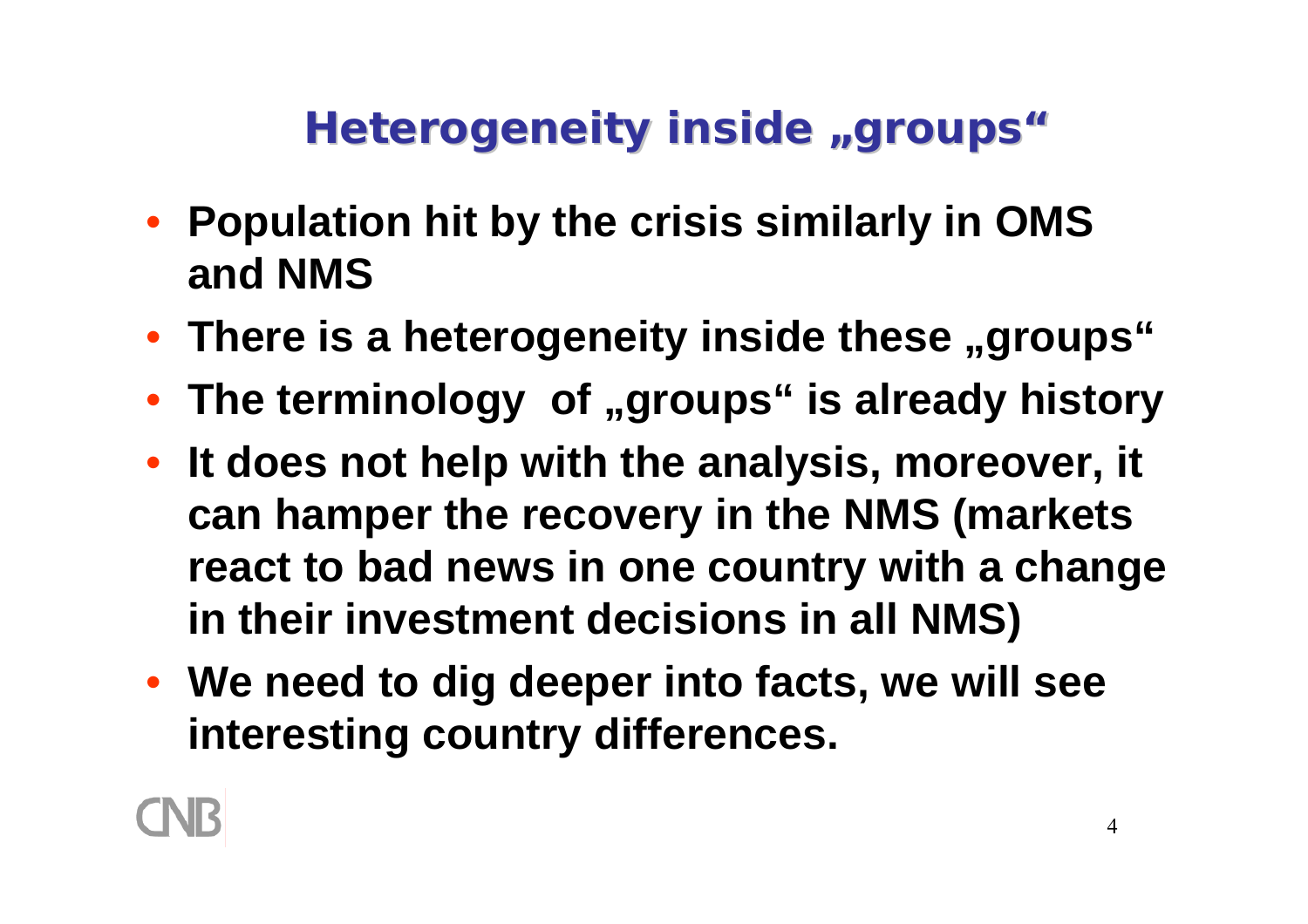## *Reasons Reasons of heterogeneity eterogeneity*

- **There are various reasons why countries reacted differently to crisis**
- **Some macroeconomic factors: large debtors more vulnerable (fiscal and foreign debt), floating exchange rate regime might have helped compared to hard pegs**
- **Some financial factors: households in some countries prefer domestic currency, some banking sectors do not depend on crossborder funding (impact of ownership unclear)**

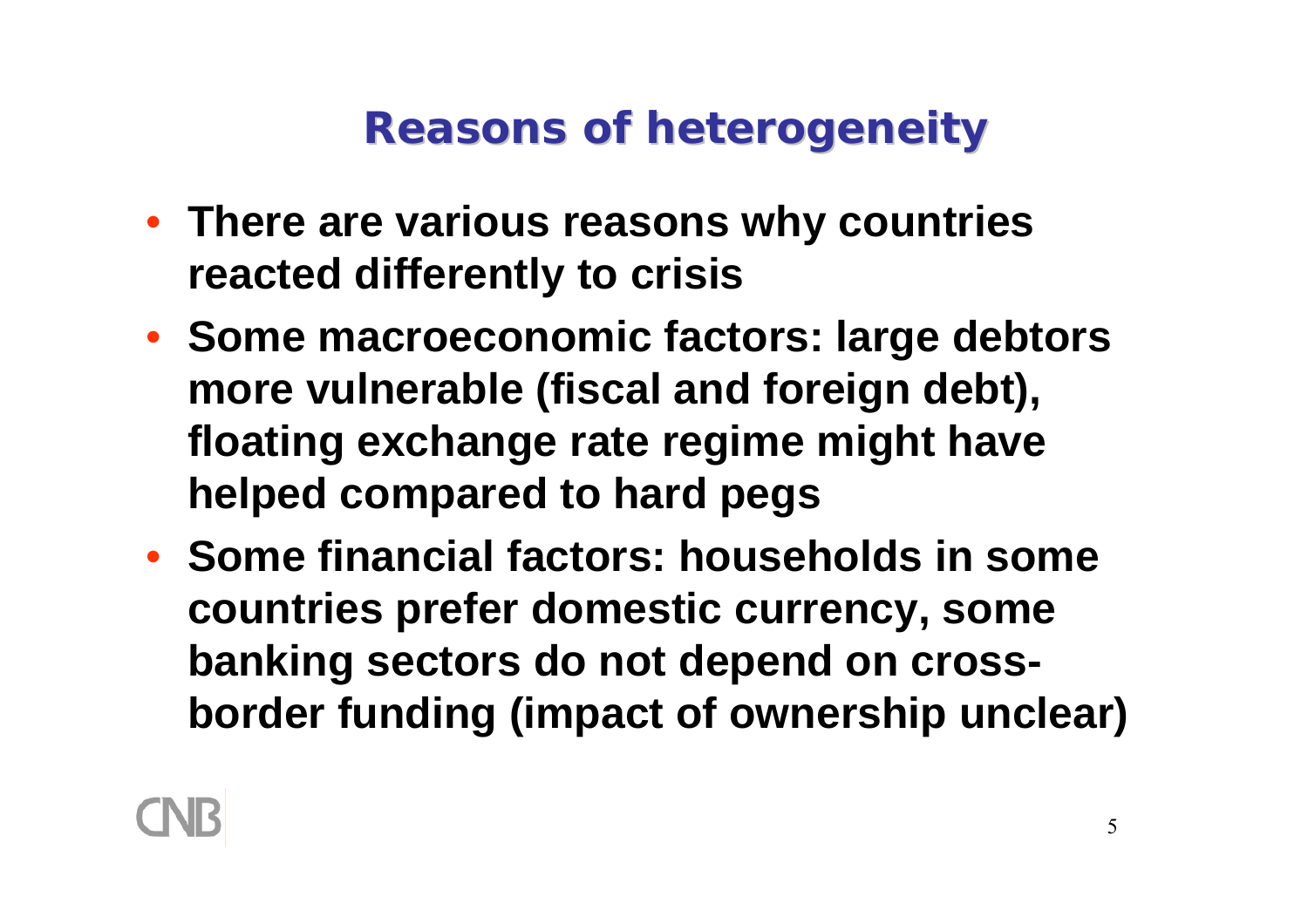## *Macroeconomic Macroeconomic factors factors 1*



#### **Differences in NFA positions**

- **Hard pegs: all above safety limit (60% of GDP)**
- **Floaters: majority below limit (Hungary outlier)**

# 6**Large net external debts increased vulnerability Large net external debts increased vulnerability**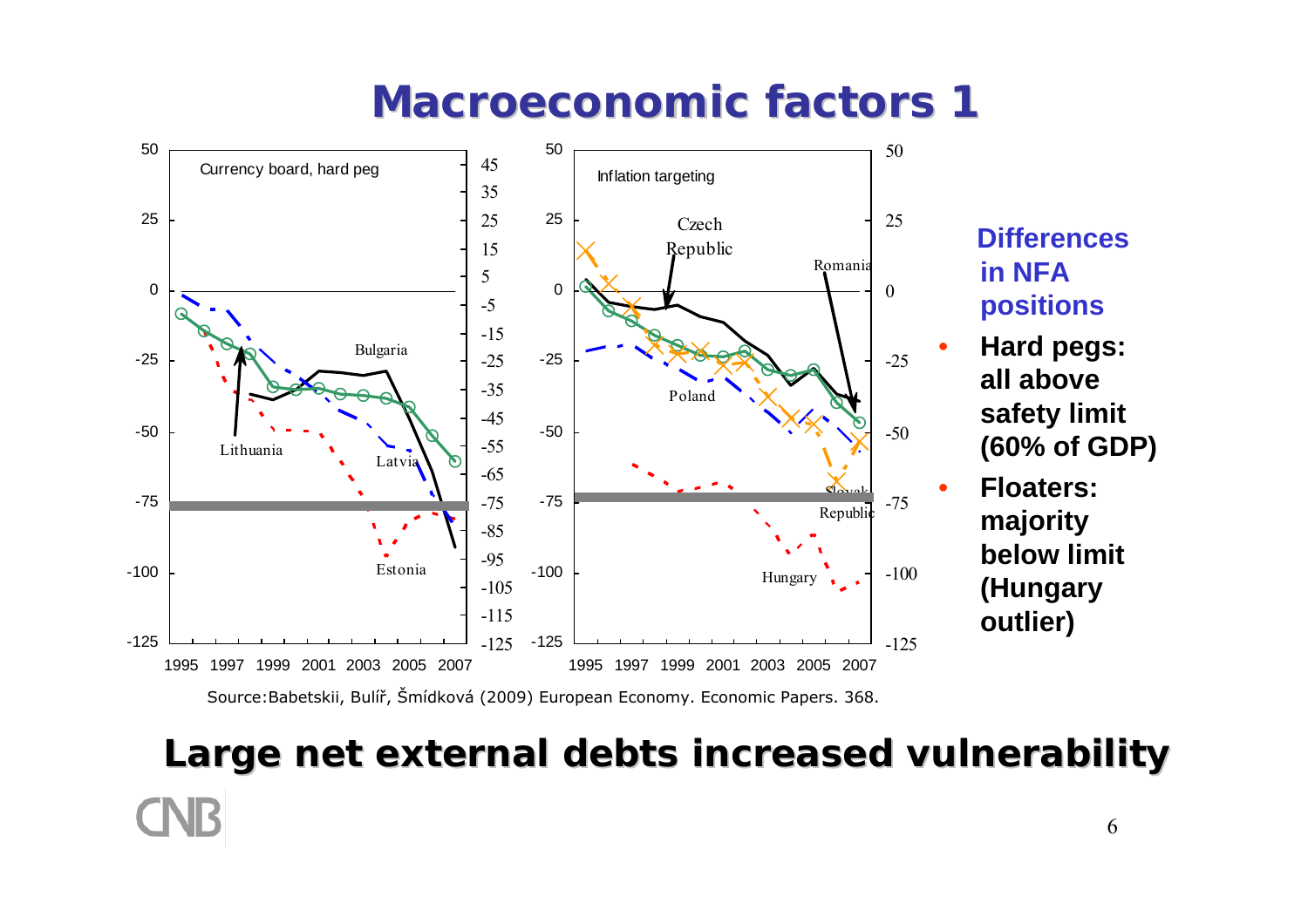### *Macroeconomic Macroeconomic factors factors2*



**House prices ( 2000=1)**

 **Hard pegs: housing bubble observed**

- **Floaters: no rapid growth in housing prices**
- **Similar picture for housing loans**

Source: Mihaljek, Égert (2007) Comparative Economic Studies, 49.

# 7**Housing Housing price bubbles increased vulnerability bubbles increased vulnerability**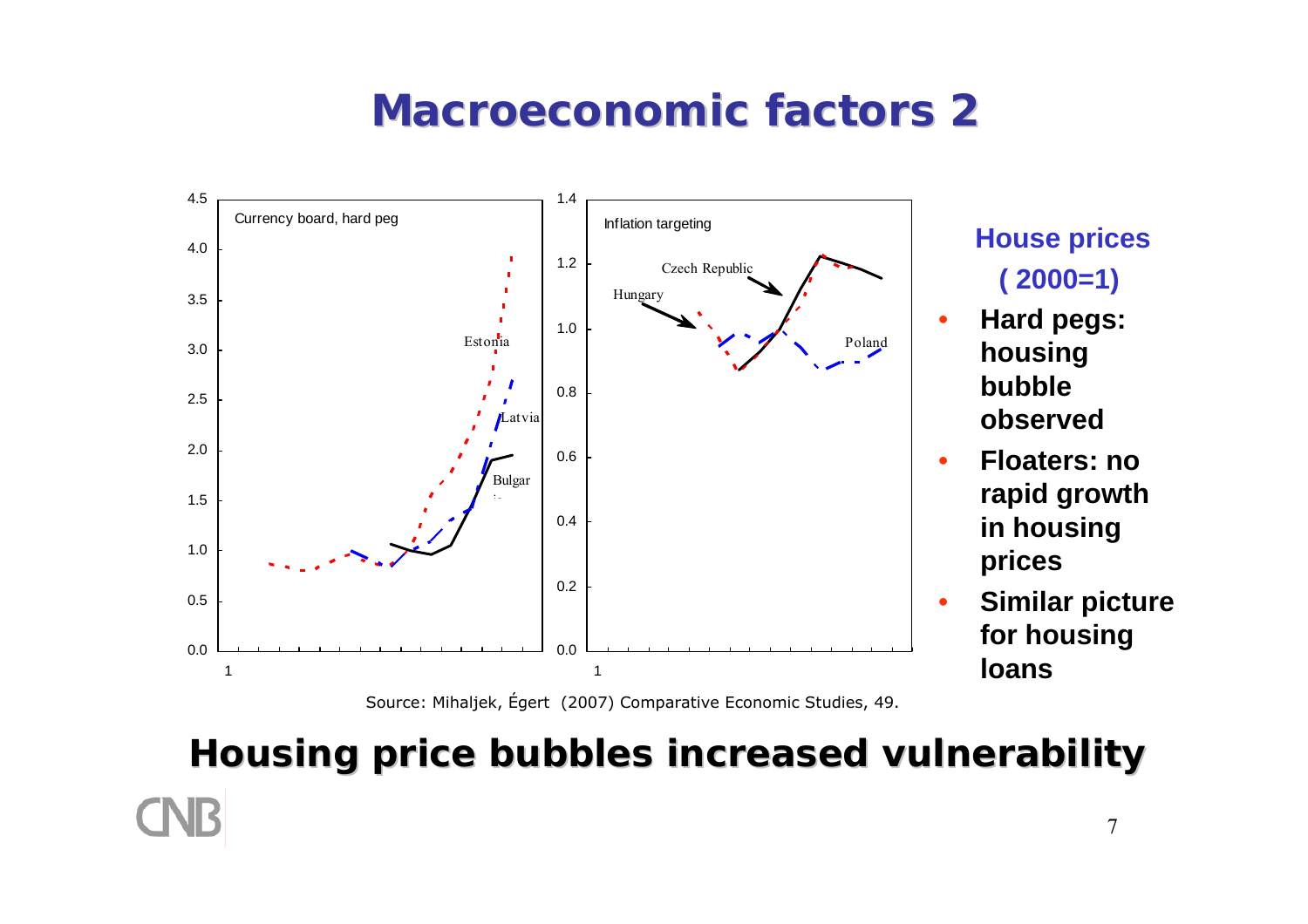## *Macroeconomic Macroeconomic factors factors 3*



**Some OMS also** 

**face problems** 

**see Spain,** 

**Greece,** 

**Portugal**

**Portugal**

**factors** 

**Net external** 

**debts: again see** 

**Spain, Greece,** 

**Macroeconomic** 

**important in** 

**both groups**

**Housing prices:**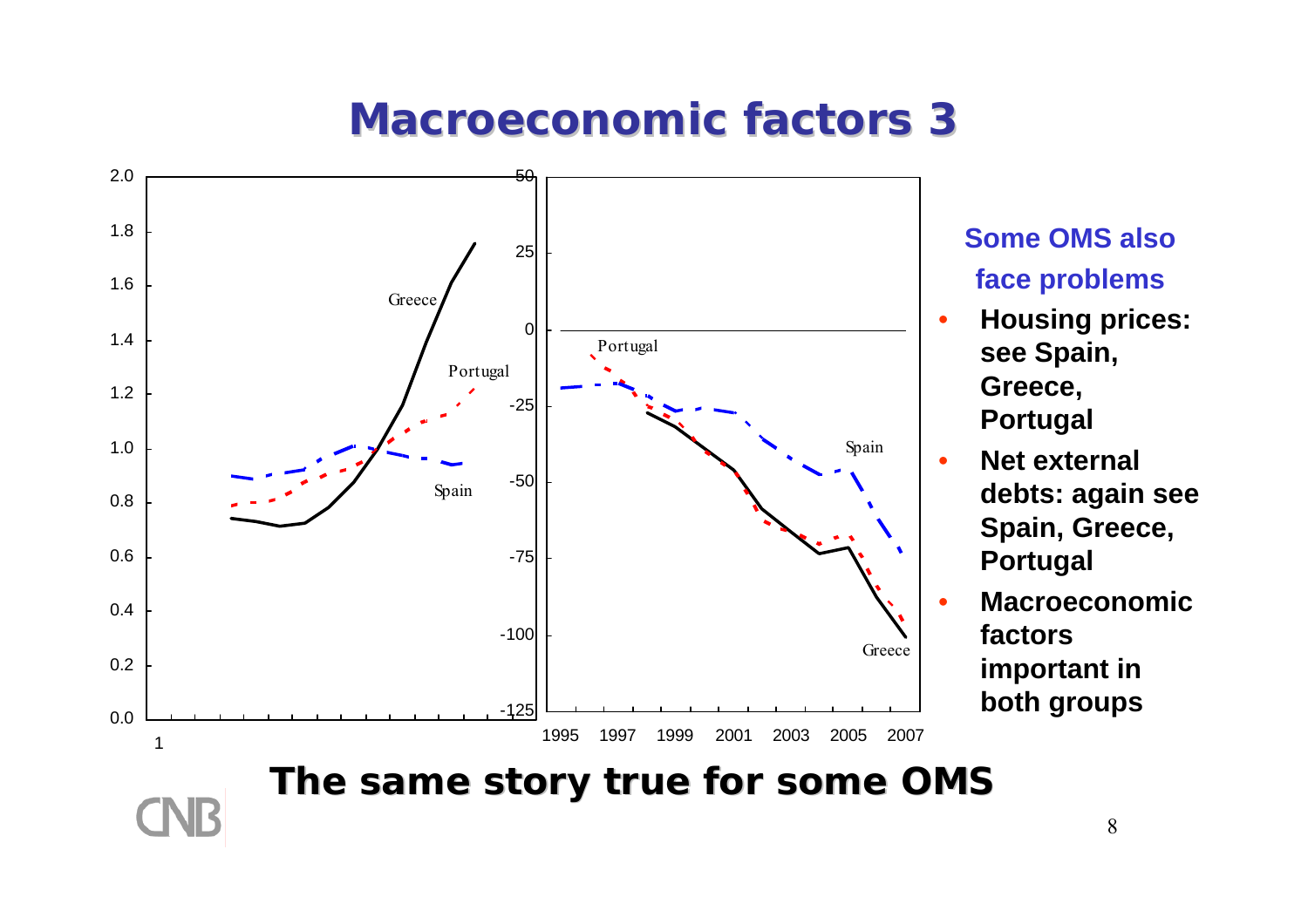

#### **Savings matter**

- • **EA average used as benchmark**
	- **Countries hit by crisis tend to have not enough deposits**
	- **Some NMS are above-average savers in domestic currency (see Czech Republic)**

#### **Countries Countries-savers weathered crisis well savers weathered crisis well**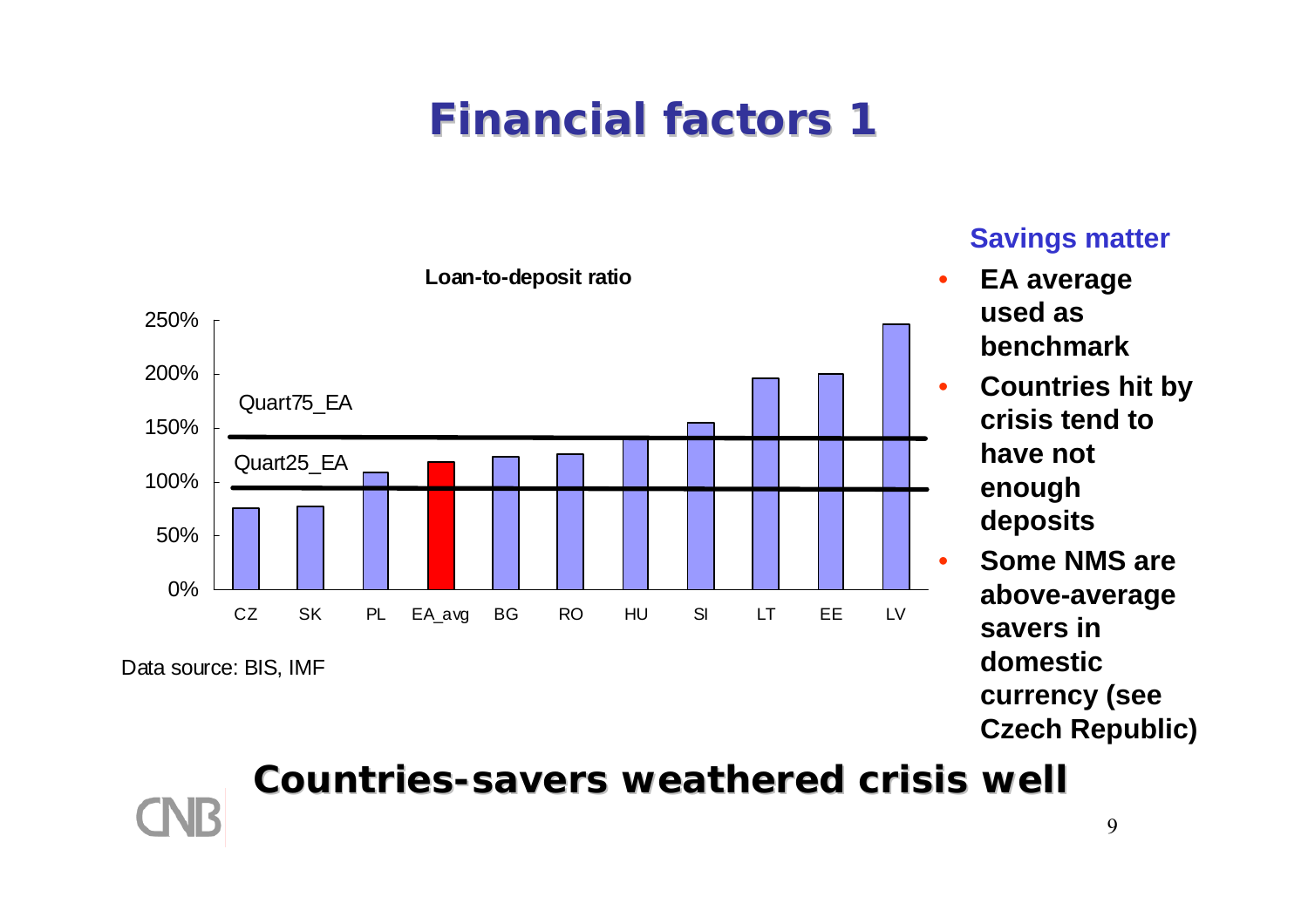

Source: BIS, ECB, national central banks

Note: EA = euro area. SI - data as of February 2008; BE - households include only housing loans, corporates include all client loans excluding housing loans.

#### **FX loans matter**

• **In some countries, loans were taken in foreign currency**

•

 **In some countries, households do not use FX loans at all (See Czech republic and Slovakia)**

#### **Countries with credible currency better off Countries with credible currency better off**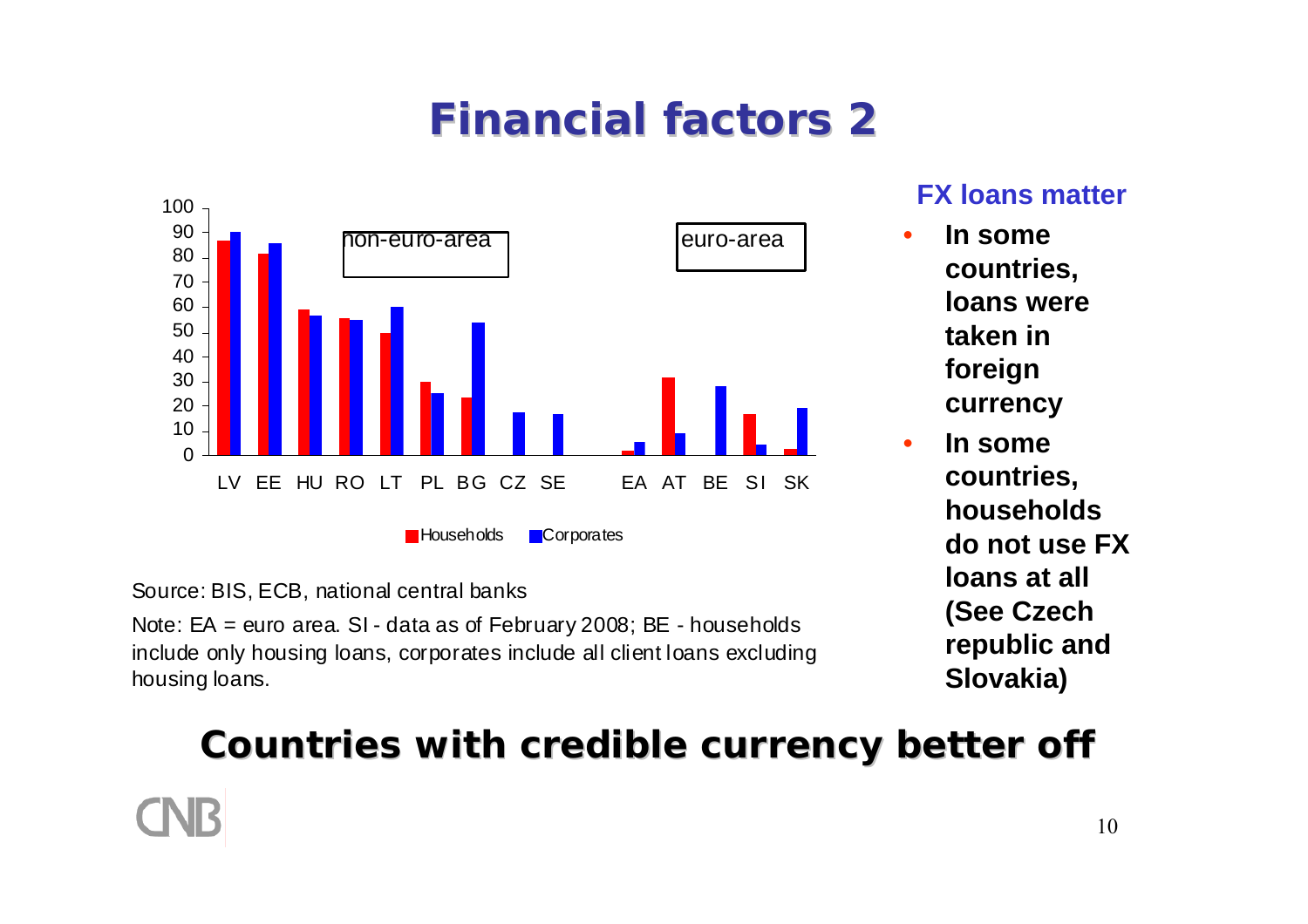

Source: BIS, IMF, Eurostat, CNB calculation Note: Calculation based on BIS data using both available bases. The data for the EU and euro area (EA) are not consolidated. **Ratio of BIS defined foreign claims to GDP** 

 **Involvement of foreign banks in national EU economies is large in both groups (see Ireland, Cyprus)**

• **Luxembourg excluded ( 1300%)**

#### **Cross-border claims differ in both groups border claims differ in both groups**

11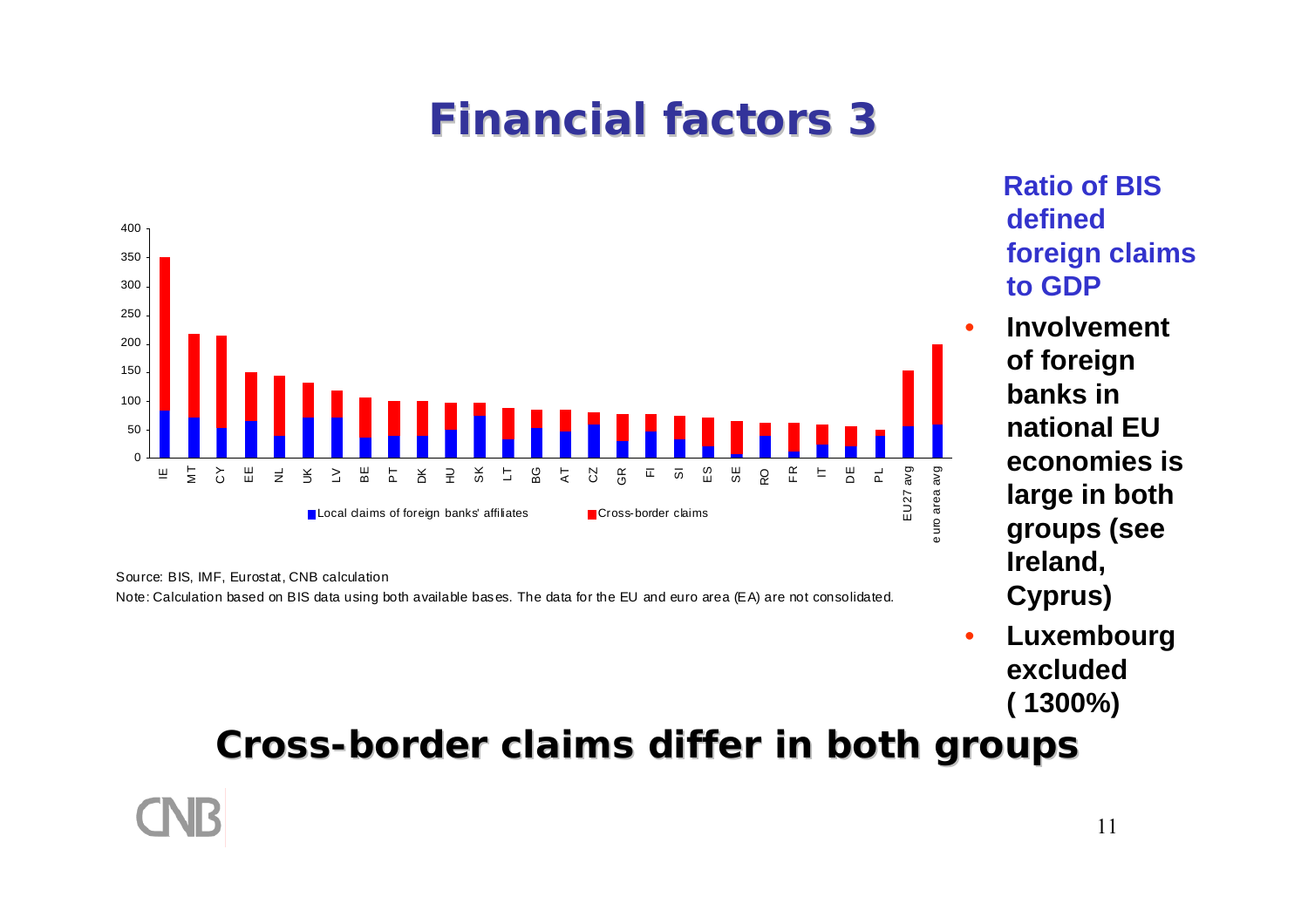#### **Exposure of banks**



**Ownership does not seem to matter so much**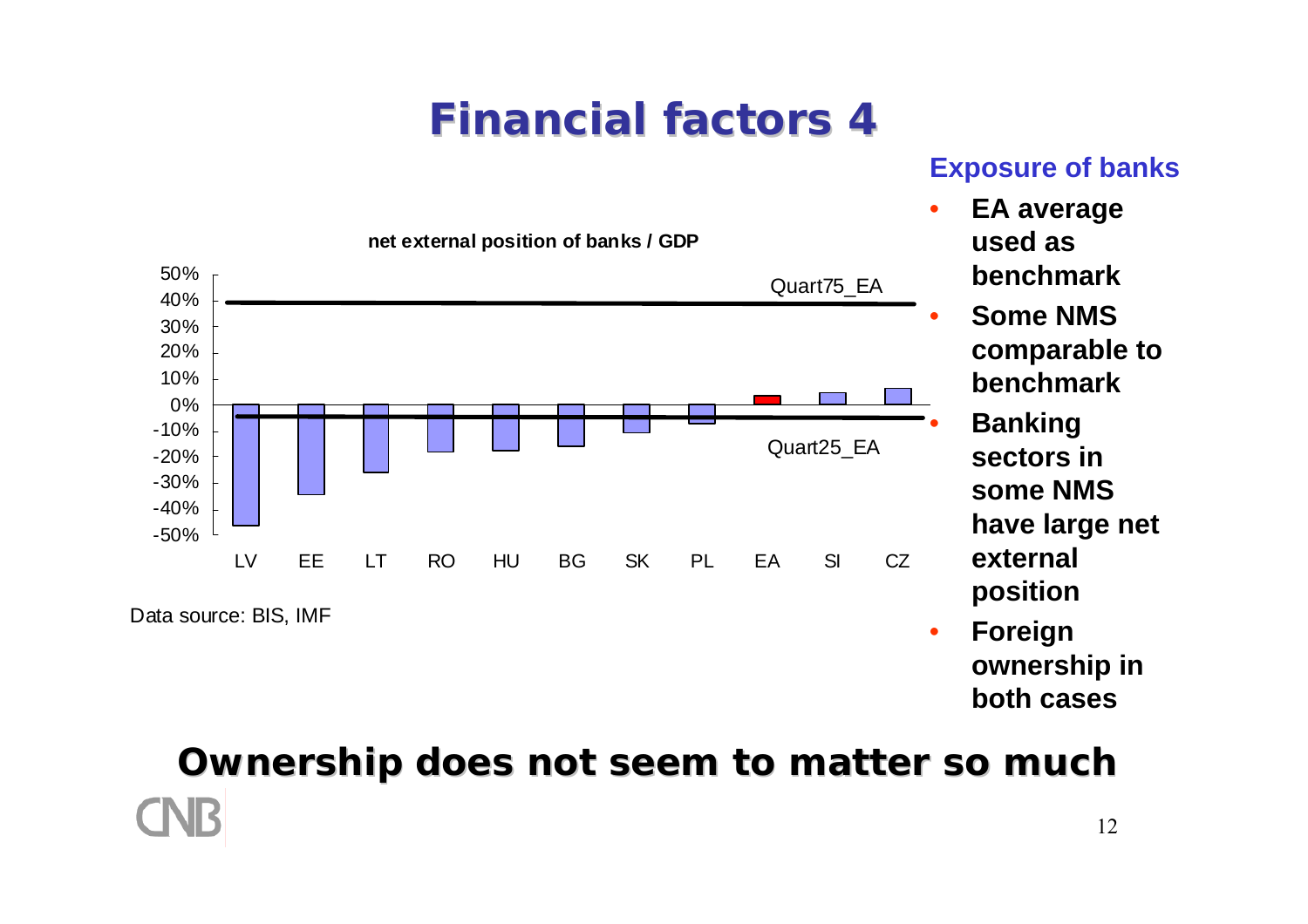# *Tentative lessons Tentative lessons*

- Sound and credible macroeconomic policies helped (low debts, households saving and borrowing in domestic currency, absence of significant housing bubbles)
- Sound management of banking sector aware of systemic risks and sound supervision helped (no large exposures, no large bubbles, traditional banking without complex products)

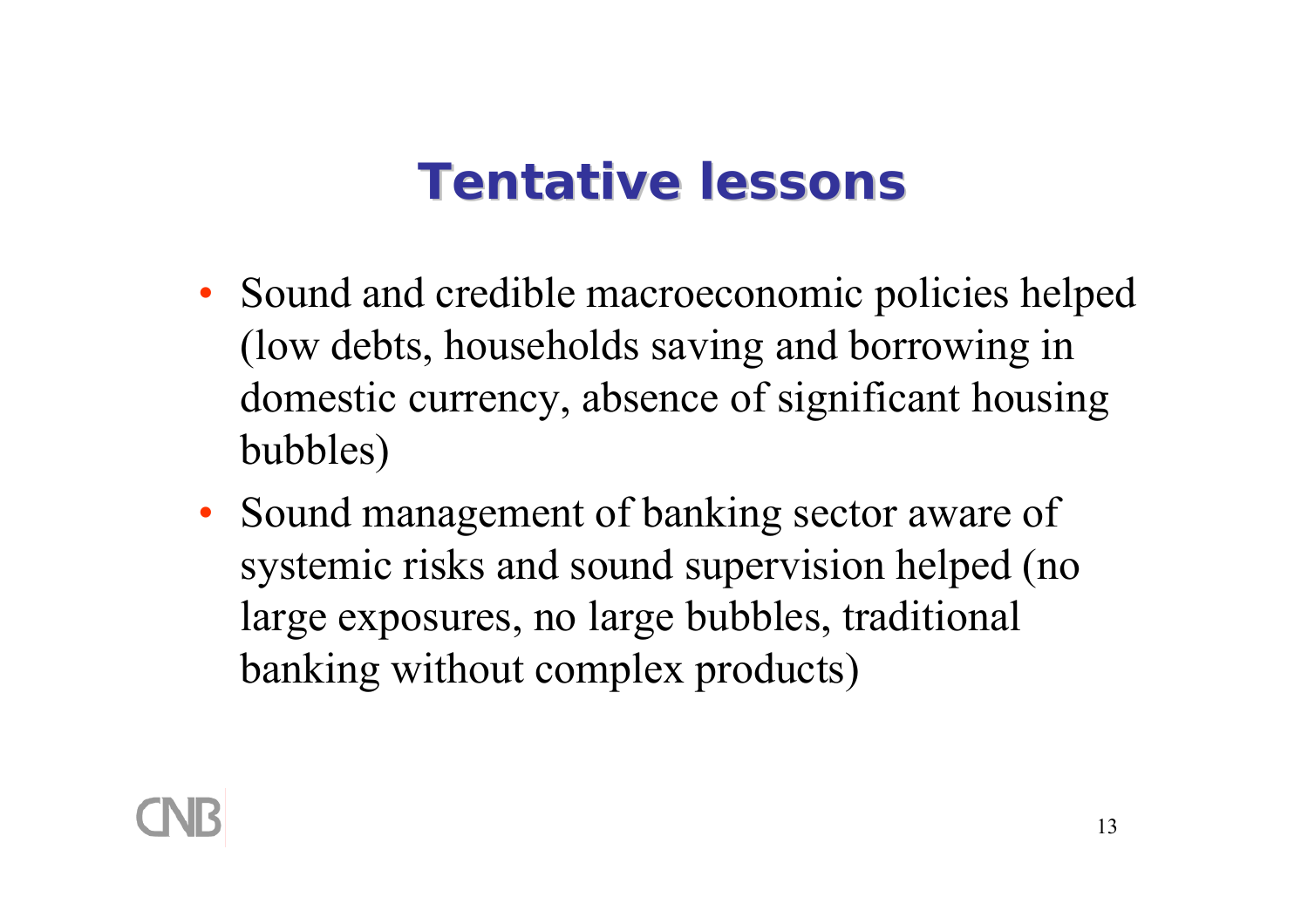# *Challenges ahead Challenges ahead*

- To prevent large balance-of-payments imbalances to accumulate under hard pegs (floaters adjust faster, but have more volatile exchange rates)
- To internalize systemic risks into risk management (currency risk transforms into credit risk)
- To establish macro liquidity contingency planning within the Eurosystem and for other euro users (national policy tools not sufficient)
- To consider implications of fiscal rescue packages for euro adoption (will costs prevent countries to join?)